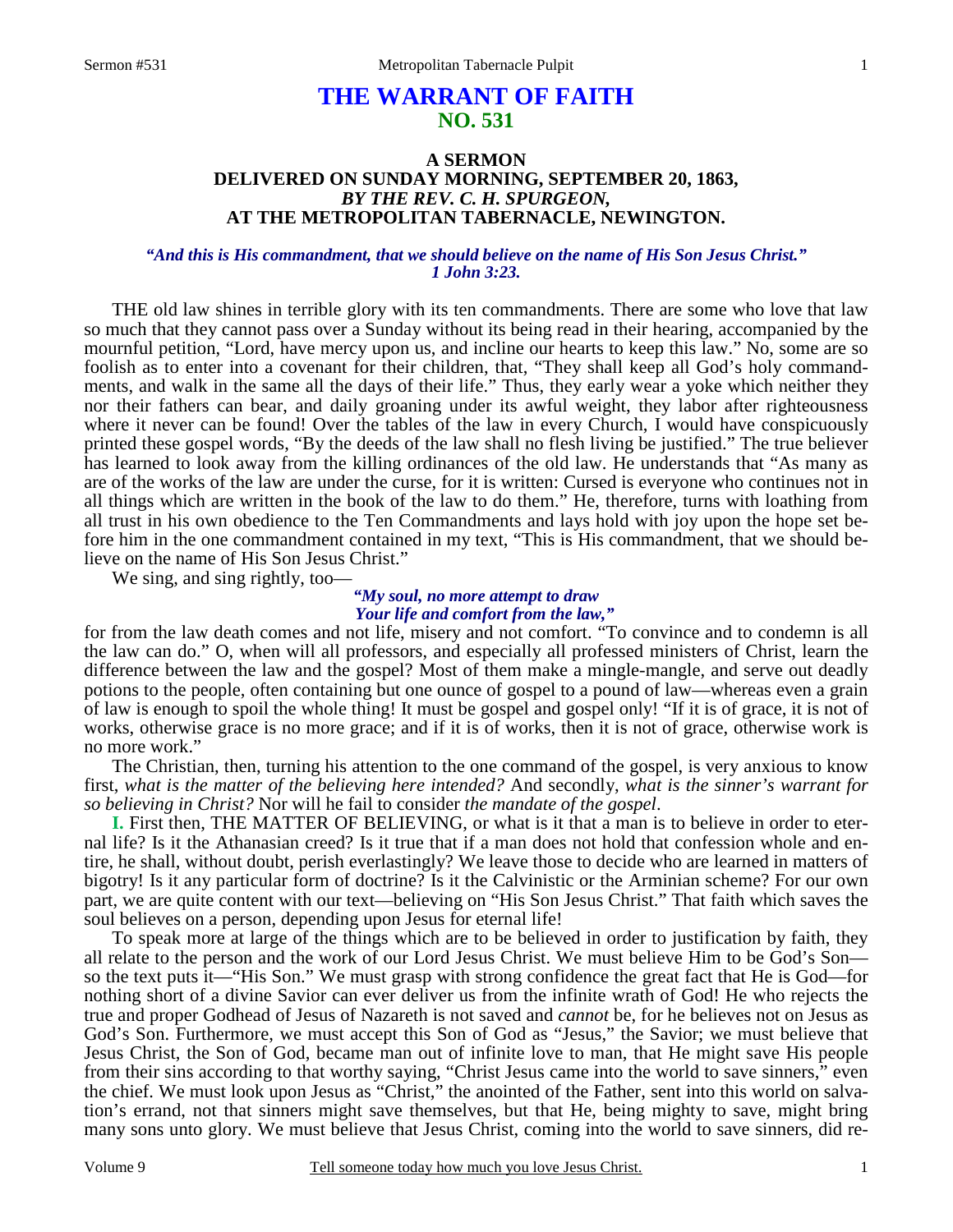ally effect His mission; that the precious blood which is shed upon Calvary is almighty to atone for sin, and therefore, all manner of sin and blasphemy shall be forgiven unto men, since the blood of Jesus Christ, God's dear Son, cleanses us from all sin. We must heartily accept the great doctrine of the atonement—regarding Jesus as standing in the place of sinful men, bearing for them the terror of the law's curse until justice was satisfied, and could demand no more. Moreover, we should rejoice that Jesus Christ, by His dying, put away forever the sin of His people, so by His living, He gave unto those who trust in Him a perfect righteousness, in which, despite their own sins, they are "accepted in the beloved." We are also taught that if we heartily trust our soul with Christ, our sins, through His blood, are forgiven, and His righteousness is imputed to us. The mere knowledge of these facts will not, however, save us, unless we really and truly trust our soul in the Redeemer's hands! faith must act in this wise—"I believe that Jesus came to save sinners, and therefore, sinner though I am, I rest myself on Him; I know that His righteousness justifies the ungodly; I, therefore, though ungodly, trust in Him to be my righteousness; I know that His precious blood in heaven prevails with God on the behalf of them who come unto Him; and since I come unto Him, I know by faith that I have an interest in His perpetual intercession."

Now, I have enlarged the one thought of believing on God's Son Jesus Christ. Brothers and sisters, I would not darken counsel by words without knowledge. "Believing" is most clearly explained by that simple word, "Trust." Believing is partly the intellectual operation of receiving divine truths, but the essence of it lies in relying upon those truths! I believe that, although I cannot swim, yonder friendly plank will support me in the flood—I grasp it, and am saved—the grasp is faith. I am promised by a generous friend that if I draw upon his banker, he will supply all my needs—I joyously confide in him, and as often as I am in need I go to the bank, and am enriched—my going to the bank is faith. Thus, faith is accepting God's great promise, contained in the person of His Son; it is taking God at His word, and trusting in Jesus Christ as being my salvation, although I am utterly unworthy of His regard. Sinner, if you take Christ to be your Savior this day, you are justified—though you are the biggest blasphemer and persecutor out of hell—if you dare to trust Christ with your salvation, that faith of yours saves you! Though your whole life may have been as black and foul, and devilish as you could have made it, yet, if you will honor God by believing Christ is able to forgive such a wretch as you are, and will now trust in Jesus' precious blood, you are saved from divine wrath!

**II.** THE WARRANT OF BELIEVING is the point upon which I shall spend my time and strength this morning. According to my text, the warrant for a man to believe is the *commandment* of God. This is the commandment that you "believe on His Son Jesus Christ."

Self-righteousness will always find lodging somewhere or other. Drive it, my brothers and sisters, out of the ground of your confidence! Let the sinner see that he cannot rest on his good works, then, as foxes will have holes, this self-righteousness will find a refuge for itself in the warrant of our faith in Christ. It reasons thus—"You are not saved by what *you* do, but by what *Christ* did; but then, you have no right to trust in Christ unless there is something good in you which shall entitle you to trust in Him." Now, this legal reasoning I oppose! I believe such teaching to contain in it the essence of Popish selfrighteousness! The warrant for a sinner to believe in Christ is not in himself in *any* sense or in any manner, but in the fact that he is *commanded* then and there to believe on Jesus Christ! Some preachers in the Puritan times, whose shoe laces I am not worthy to unloose, erred much in this matter. I refer not merely to Alleine and Baxter, who are far better preachers of the law than of the gospel, but I include men far sounder in the faith than they, such as Rogers of Dedham, Shepherd, the author of *The Sound Believer*, and especially the American, Thomas Hooker, who has written a book upon qualifications for coming to Christ. These excellent men had a fear of preaching the gospel to any except those whom they styled, "sensible sinners," and consequently, kept hundreds of their hearers sitting in darkness when they might have rejoiced in the light of God! They preached repentance and hatred of sin as the warrant of a sinner's trusting to Christ. According to them, a sinner might reason thus—"I possess such-and-such a degree of sensibility on account of sin, therefore, I have a right to trust in Christ." Now, I venture to affirm that such reasoning is seasoned with fatal error! Whoever preaches in this fashion may preach much of the gospel, but the whole gospel of the free grace of God in its fullness, he has yet to learn! In our own day, certain preachers assure us that a man must be regenerated before we may bid him believe in Jesus Christ; some degree of a work of grace in the heart being, in their judgment, the only warrant to believe. This also is false! It takes away a gospel for sinners, and offers us a gospel for saints! It is anything but a ministry of free grace!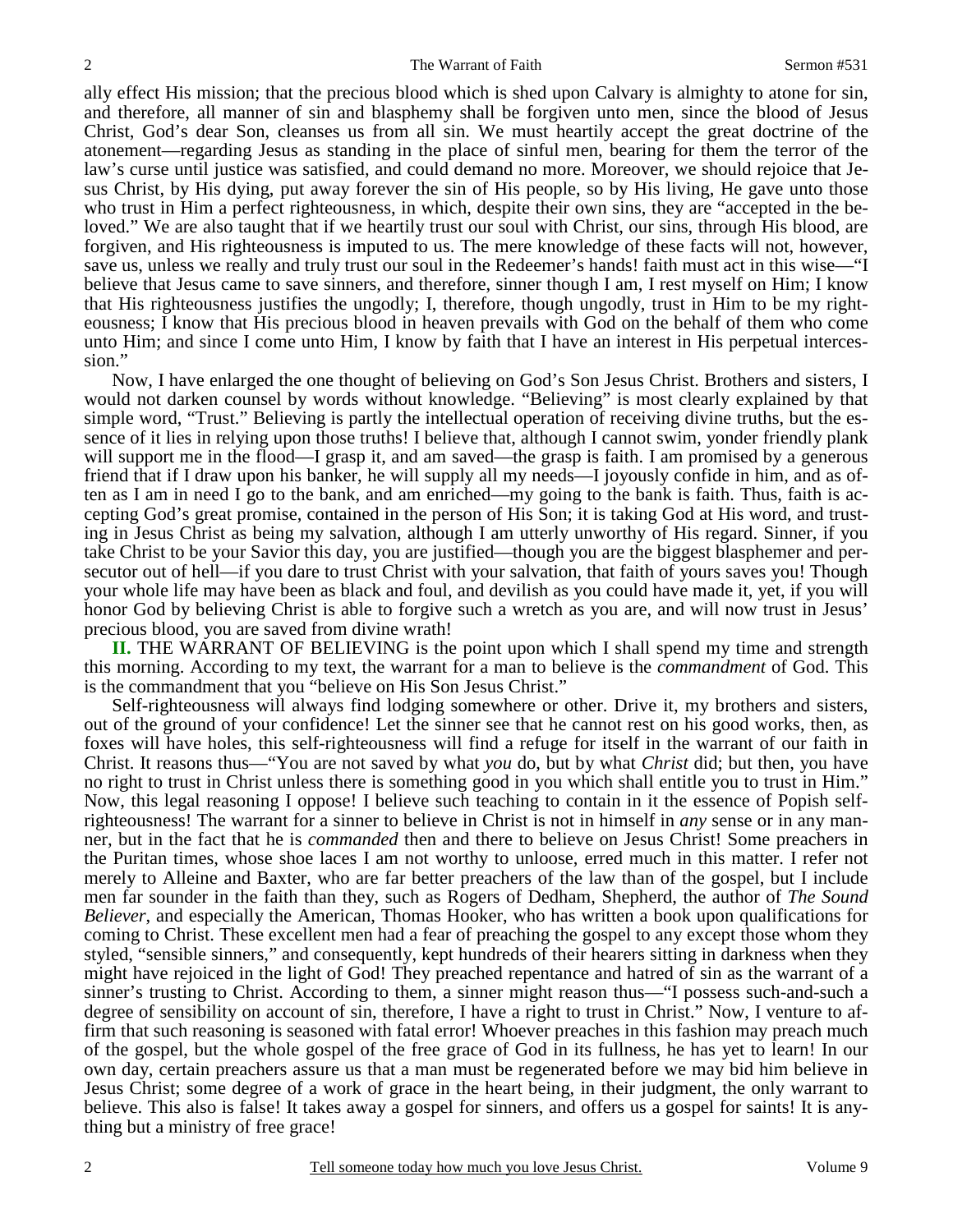Others say that the warrant for a sinner to believe in Christ is his election. Now, as his election cannot possibly be known by any man until he has believed, this is virtually preaching that nobody has any known warrant for believing at all! If I cannot possibly know my election before I believe—and yet, the minister tells me that I may only believe upon the ground of my election—how am I ever to believe at all? Election brings me faith, and faith is the *evidence* of my election! But to say that my faith is to *depend* upon my *knowledge* of my election, which I cannot get *without faith*, is to talk nonsense.

I lay down, this morning, with great boldness—because I know and am well persuaded that what I speak is the mind of the Spirit—this doctrine that the sole and only warrant for a sinner to believe in Jesus is found in the gospel itself, and in the command which accompanies that gospel, "Believe in the Lord Jesus Christ and you shall be saved." I shall deal with that matter first *negatively,* and then *positively*.

**1.** First, NEGATIVELY; and here my first observation is that any other way of preaching the gospelwarrant is *absurd*. If I am to preach faith in Christ to a man who is regenerated, then the man, being regenerated, is already saved! It is unnecessary and ridiculous for me to preach Christ to him, and bid him to believe in order to be saved, when he is saved already, being regenerate! But you will tell me that I ought to preach it only to those who repent of their sins. Very well, but since true repentance of sin is the work of the Spirit, any man who has repentance is most certainly saved, because evangelical repentance never can exist in an unrenewed soul! Where there is repentance, there is faith already, for they never can be separated. So, then, I am only to preach faith to those who have it? Absurd, indeed! Is not this waiting till the man is cured, and then, bringing him the medicine? This is preaching Christ to the righteous, and not to sinners. "No," says one, "but we mean that a man must have some good desires towards Christ before he has any warrant to believe in Jesus." Friend, do you not know that all good desires have some degree of holiness in them? If a sinner has *any* degree of true holiness in him, it must be *the work of the Spirit*—for true holiness never exists in the carnal mind—therefore, that man is already renewed, and therefore saved! Are we to go running up and down the world, proclaiming life to the living, casting bread to those who are already fed, and holding up Christ on the pole of the gospel to those who are already healed? My brothers and sisters, where is our inducement to labor where our efforts are so little needed? If I am to preach Christ to those who have *no* goodness, who have *nothing* in them that qualifies them for mercy, then I feel I have a gospel so divine that I would proclaim it with my last breath, crying aloud, that "Jesus came into the world to save *sinners."* Sinners as sinners—not as *penitent* sinners, or as *awakened* sinners—but sinners as *sinners!* Sinners "of whom I am chief."

Secondly, to tell the sinner that he is to believe on Christ because of some warrant in himself, is *legal—*I dare to say it—LEGAL! Though this method is generally adopted by the higher school of Calvinists, they are herein unsound, not Calvinistic, but LEGAL! It is strange that they who are so bold defenders of free grace should make common cause with Baxterians and Pelagians. I lay it down to be legal for this reason—if I believe in Jesus Christ because I feel a genuine repentance of sin, and therefore, have a warrant for my faith, do you not perceive that the first and true ground of *my confidence* is the fact that I have repented of sin? If I believe in Jesus because I have convictions, and a spirit of prayer, then, evidently, the first and the most important fact is not Christ, but my *possession* of repentance, conviction, and prayer—so that my hope really hinges upon my having repented! And if this is not legal, I do not know what is. Put it lower. My opponents will say, "The sinner must have an awakened conscience before he is warranted to believe on Christ." Well, then, if I trust Christ to save me because I have an awakened conscience, I say again, the most important part of the whole transaction is the alarm of *my conscience,* and my real trust hangs *there*. If I lean on Christ because I feel this and that, then I am leaning on my *feelings* and *not* on Christ *alone*—and this is legal, indeed! No, even if desires after Christ are to be my warrant for believing—if I am to believe in Jesus not because He bids me, but because I *feel* some desires after Him—you will again, with half an eye, perceive that the most important source of my comfort must be my *own desires*. So that we shall be always looking within, "Do I really desire? If I do, then Christ can save me. If I do not, then He cannot." And so my desire overrides Christ and His divine grace! Away with such legality from the earth!

Again, any other way of preaching than that of bidding the sinner believe because God *commands* him to believe, is a *boasting* way of faith. For if my warrant to trust in Jesus is found in my experience, my loathing of sin, or my longings after Christ, then, all these good things of mine are a *legitimate* ground of *boasting*, because though Christ may save me, yet, these were the wedding dress which fitted me to come to Christ. If these are indispensable prerequisites and conditions, then the man who has them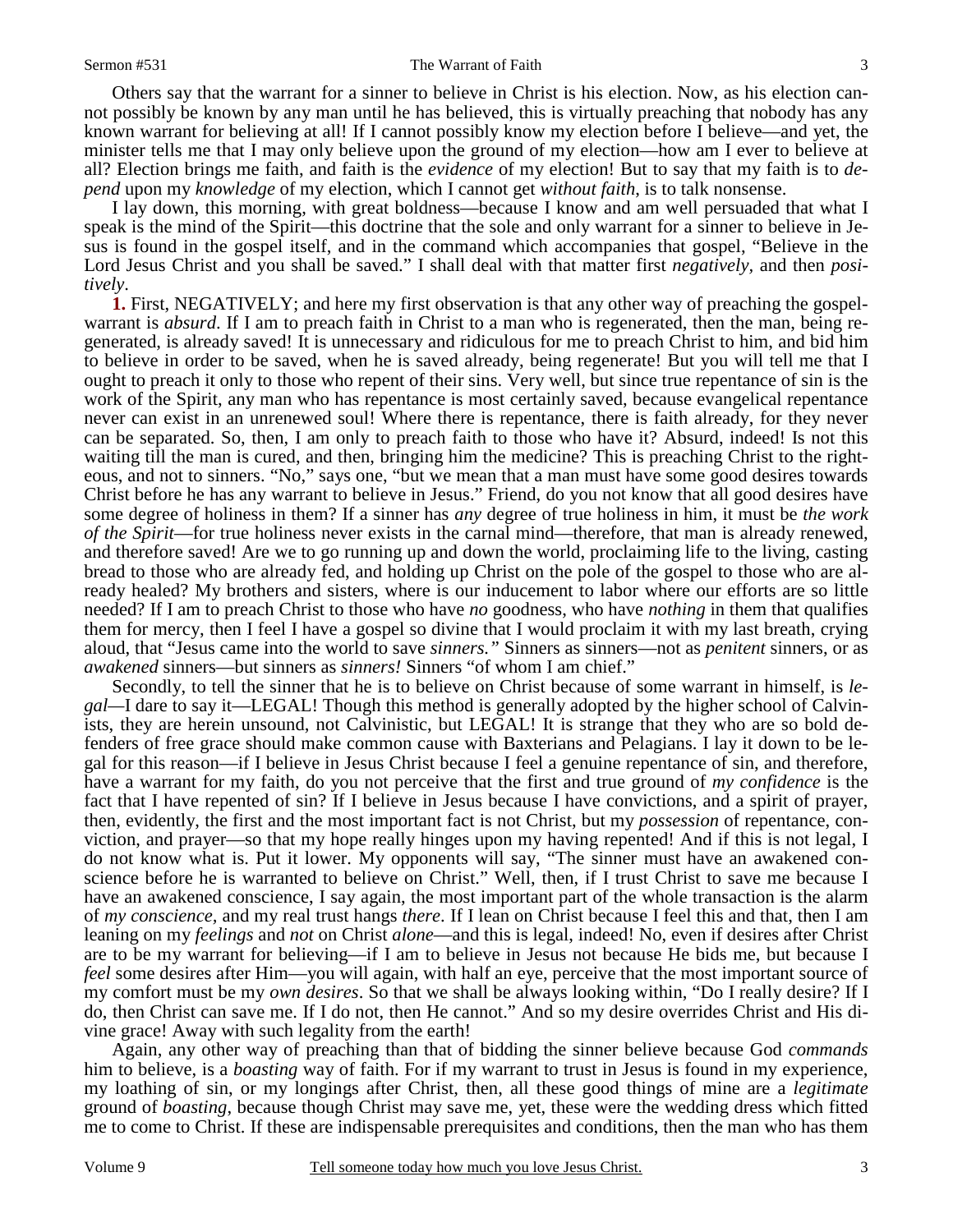may truly and justly say, "Christ did save me, but I had the prerequisites and conditions first, and therefore, let these share the praise." See, my brothers and sisters, those who have a faith which rests upon their own experience, what are they as a rule? Mark them, and you will perceive much censorious bitterness in them. This prompts them to set up their own *experience* as the standard of saintship, and this may assuredly make us suspicious whether they ever were humbled in a gospel manner at all, so as to see that their own best feelings, and best repentances, and best experiences in themselves are nothing more nor less than filthy rags in the sight of God! My dear brothers, we must tell a sinner that foul and filthy as he is, without any preparation or qualification, he is to take Jesus Christ to be his All in All that he may find in Him all that he can ever need! When we dare on the spot to bid the jailor just startled out of sleep, "Believe in Jesus"—we leave no room for *self*-glorification—all must be of divine grace! When we find the lame man lying at the Temple gates, we do not bid him strengthen his own legs, or feel some life in them, but we bid him, in the name of Jesus, rise up and walk—surely, here, when God the Spirit acknowledges the word, all boasting is excluded! Whether I rely on my experience or my good works makes little difference, for either of these reliances will lead to boasting since they are both legal. Law and boasting are twin brothers, but free grace and gratitude always go together!

Any other warrant for believing on Jesus than that which is presented in the gospel is *changeable*. See, brothers and sisters, if my warrant to believe in Christ lies in the melting of my heart, and my experiences, then, if today I have a melting heart, and I can pour my soul out before the Lord, I have a warrant to believe in Christ. But tomorrow (who does not know this?) tomorrow my heart may be as hard as a stone, so that I can neither feel nor pray! Then, according to the qualification-theory, I have no right to trust in Christ! My warrant is gone from me. According to the doctrine of final perseverance, the Christian's faith is continual. If so, the warrant of his faith must be always the same, or else he has sometimes an unwarranted faith, which is absurd! It follows from this that the abiding warrant of faith must lie in some immutable truth of God. Since everything within changes more frequently than ever does an English sky, if my warrant to believe in Christ is based within, it must change every hour! Consequently, I am lost and saved alternately. Brothers and sisters, can these things be so? For my part I need a sure and immutable warrant for my faith! I need a warrant to believe in Jesus which will serve me when the devil's blasphemy comes pouring into my ears like a flood; I need a warrant to believe which will serve me when my lusts and corruptions appear in terrible array, and make me cry out, "O wretched man that I am." I need a warrant to believe in Christ which will comfort me when I have no good frames and Holy feelings—when I am dead as a stone and my spirit lies cleaving to the dust! Such an unfailing warrant to believe in Jesus is found in this precious truth of God, that His gracious commandment, and *not* my variable experience, is my title to believe on His Son Jesus Christ!

Again, my brothers and sisters, any other warrant is utterly *incomprehensible*. Multitudes of my brothers preach an impossible salvation. How often do poor sinners hunger and thirst to know the way of salvation, and there is no available salvation preached to them? Personally, I do not remember to have been told from the pulpit to believe in Jesus as a sinner. I heard much of feelings which I thought I could never get, and frames after which I longed, but I found no peace until a true, free grace message came to me, "Look unto Me and be you saved, all the ends of the earth." See, my brothers, if convictions of soul are necessary qualifications for Christ, we ought to know to an ounce how much of these qualifications are needed! If you tell a poor sinner that there is a certain amount of humbling and trembling, and convictions and heart-searching to be felt in order that he may be warranted to come to Christ, I demand of all legal-gospellers distinct information as to the manner and exact degree of preparation required! Brothers and sisters, you will find when these gentlemen are pushed into a corner, they will not agree, but will everyone give a different standard, according to his own judgment. One will say the sinner must have months of law work; another, that he only needs good desires; and some will demand that he possess the graces of the Spirit—such as humility, godly sorrow, and love to holiness. You will get no clear answer from them! If the sinner's warrant to come is found in the gospel itself, the matter is clear and plain; but what a roundabout plan is that compound of law and gospel against which I contend! And let me ask you, my brothers and sisters, whether such an incomprehensible gospel would do for a dying man? There he lies in the agonies of death. He tells me that he has no good thoughts or feelings, and asks what he must do to be saved. There is but a step between him and death—another five minutes, and that man's soul may be in hell! What am I to tell him? Am I to be an hour explaining to him the preparation required before he may come to Christ? I dare not! But I tell him, "Believe, brother, even though it is the  $11<sup>th</sup>$  hour. Trust your soul with Jesus, and you shall be saved." There is the same gospel for a liv-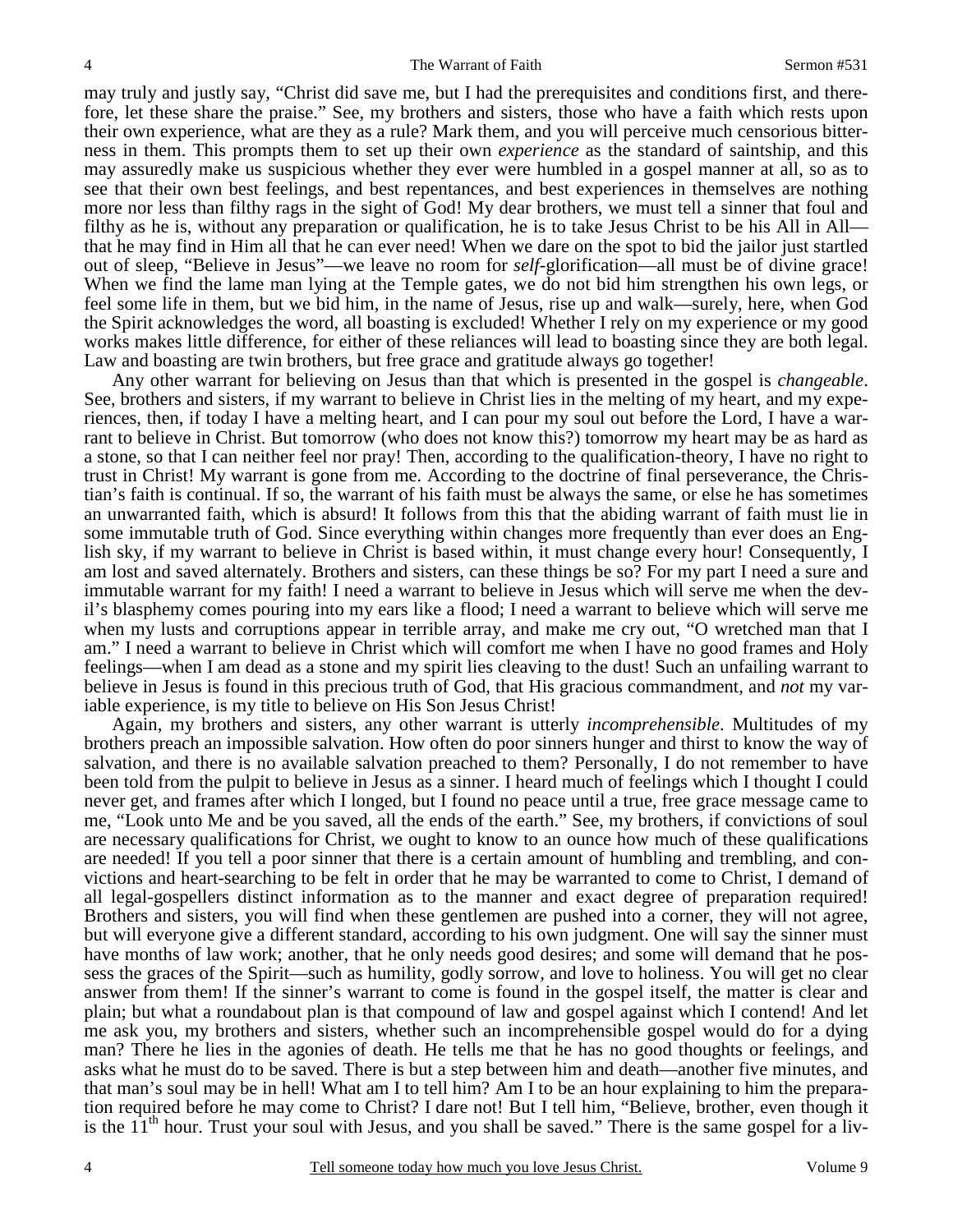#### Sermon #531 The Warrant of Faith

ing man as for a dying man! The thief on the cross may have had some experience, but I do not find him pleading it; he turns his eyes to Jesus, saying, "Lord, remember me!" How prompt is the reply, "Today shall you be with Me in paradise." He may have had longing desires, he may have had deep convictions, but I am quite sure he did not say, "Lord, I dare not ask You to remember me because I do not *feel* I have repented enough; I dare not trust You, because I have not been shaken over hell's mouth." NO! NO! NO!—He looked to Jesus as he was—and Jesus responded to his believing prayer! It must be so with you, my brothers and sisters, for any other plan but that of a sinner's coming to Christ *as a sinner,* and resting on Jesus just as he is, is utterly incomprehensible! Or, if it is to be explained at all, will require a day or two to explain it; and that cannot be the gospel which the apostles preached to dying men!

Yet again, I believe that the preaching of alarms of conscience and repentance, as qualifications for Christ, is *unacceptable* to the awakened sinner. I will introduce one, as Saltmarsh does in his, *Flowing of Christ's Blood freely to the Chief of Sinners.* Here is a poor brother who dares not believe in Jesus. I will suppose him to have attended a ministry where the preaching is, "If you have *felt* this, if you have *felt* that, then you may believe." When you went to your minister in trouble, what did he say to you? "He asked me whether I felt my need of Christ. I told him I did not think I did; at least I did not feel my need enough. He told me that I ought to meditate upon the guilt of sin, and consider the dreadful character of the wrath to come, and I might in this way feel my need more." Did you do so? "I did. But it seemed to me as while I meditated upon the terrors of judgment, my heart grew harder instead of softer, and I seemed to be desperately set and resolved in a kind of despair to go on in my ways; yet, sometimes I did have some humbling and some melting of heart." What did your minister tell you to do to get comfort, then? "He said I ought to pray much." Did you pray? "I told him I could not pray, that I was such a sinner that it was of no use for me to hope for an answer if I could." What did he say then? "He told me I ought to lay hold upon the promises." Yes, did you do so? "No. I told him I could not lay hold upon the promises; that I could not see they were meant for me, for I was not the intended character, and that I could only find threats in the Word of God for such as I was." What did he say then? "He told me to be diligent in the use of the means, and to attend his ministry." What did you say to that? "I told him I was diligent, but that what I needed was not *means*, I needed to get my sins pardoned and forgiven." What did he say then? "Why, he said that I had better persevere and wait patiently for the Lord; I told him that I was in such a horror of great darkness, that my soul chose strangling rather than life. Well then, he said, he thought I must already be truly penitent, and was therefore safe, and that sooner or later I should have hope. But I told him, a mere hope was not enough for me, I could not be safe while sin lay so heavy upon me. He asked me whether I had not desires after Christ. I said I had, but they were merely selfish, carnal desires; that I sometimes thought I had desires, but they were only legal. He said if I had a desire to have a desire, it was God's work, and I was saved. That did prop me up for a time, sir, but I went down again, for that did not do for me—I needed something solid to rest on." And sinner how is it now with you? Where are you now? "Well, sir, I scarcely know where I am, but I pray you will tell me what I must do?"

Brothers and sisters, my reply is prompt and plain. Hear it.—"Poor soul, I have no questions to ask you; I have no advice to give you, except this—God's command to you is, whatever you may be, trust to the Lord Jesus Christ, and you shall be saved. Will you do it or not?" If he rejects that, I must leave him; I have no more to say to him; I am clear of his blood and on him the sentence comes, "He that believes not shall be damned." But you will find in 99 cases out of a 100, that when you begin to talk to the sinner, not about his repentings and his desires, but about Christ—and tell him that he need not fear the law, for Christ has satisfied it; that he need not fear an angry God, for God is not angry with believers; tell him that all manner of iniquity was cast into the Red Sea of Jesus' blood, and, like the Egyptians, drowned there forever; tell him that no matter however vile and wicked he may have been, "Christ is able to save unto the uttermost them who come unto God by Him," and tell him that he has a *right* to come, be he who he may, or what he may, because God *bids* him come—you will find that the suitability of such a gospel to the sinner's case will prove a sweet inducement in the hand of the Holy Spirit, to lead that sinner to lay hold on Jesus Christ! O my brothers and sisters, I am ashamed of myself when I think of the way in which I have sometimes talked to awakened sinners! I am persuaded that the only true remedy for a broken heart is Jesus Christ's most precious blood! Some surgeons keep a wound open too long; they keep cutting and cutting and cutting, till they cut away as much sound flesh as proud flesh! Better than to half heal it, heal it at once, for Jesus Christ was not sent to keep open the wounds, but to bind up the broken in heart! To you, then, sinners of every sort and hue—black, hard-hearted, in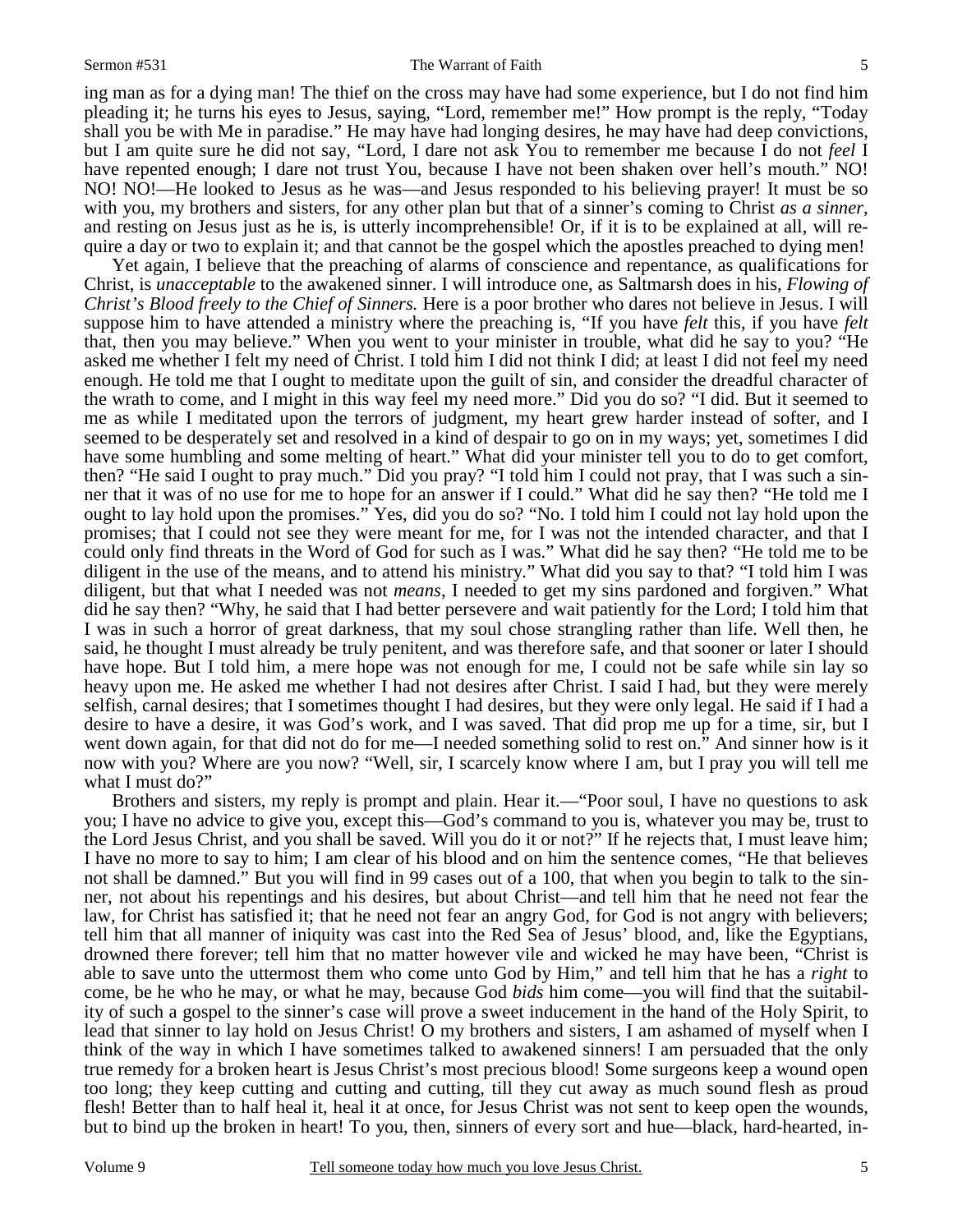sensible, impenitent—even to you is the gospel sent, for "Jesus Christ came into the world to save sinners," even the chief!

I might pause here, surely, but I must add yet one other point upon this negative mode of reasoning. Any other warrant for the sinner's faith than the gospel itself is *false* and *dangerous!*

It is *false,* my brothers and sisters, it is as false as God is true, that anything in a sinner can be his warrant for believing in Jesus! The whole tenor and run of the gospel is absolutely contrary to it. It must be false, because there is nothing in a sinner until he believes which can be a warrant for his believing. If you tell me that a sinner has any good thing in him before he believes, I reply, impossible—"Without faith it is impossible to please God." All the repenting, and humbling, and convictions that a sinner has *before* faith, must be, according to Scripture, displeasing to God! Do not tell me that his heart is broken, if it is only broken by carnal means, and trusts in its brokenness—it needs to be broken over again! Do not tell me he has been led to hate his sin; I tell you he does not hate his sin, he only hates hell! There cannot be a true and real hatred of sin where there is not faith in Jesus. All the sinner knows and feels, before faith, is only an addition to his other sins, and how can sin which deserves wrath be a warrant for an act which is the work of the Holy Spirit?

How *dangerous* is the sentiment I am opposing. My hearers, it may be as mischievous as to have misled some of you. I solemnly warn you, though you have been professors of faith in the Lord Jesus Christ for 20 years, if your reason for believing in Christ lies in this, that you have *felt* the terrors of the law, that you have been alarmed and have been convicted—if your own *experience* is your warrant for believing in Christ—it is a false reason, and you are really relying upon your experience and not upon Christ! And mark you, if you rely upon your frames and feelings—no, if you rely upon your communion with Christ in any degree whatever—you are as certainly a lost sinner as though you relied upon oaths and blasphemies! You shall no more be able to enter heaven, even by the works of the Spirit—and this is using strong language—than by your own works—for Christ, and Christ alone, is the foundation, and "Other foundation can no man lay than that is laid, which is Jesus Christ." Take care of resting in your own experience. All that is of nature's spinning must be unraveled, and everything that gets into Christ's place, however dear to you, and however precious in itself, must be broken in pieces, and like the dust of the golden calf, must be strewed upon the water, and you will be made sorrowfully to drink of it, because you made *it* your trust! I believe that the tendency of that preaching which puts the warrant for faith anywhere but in the gospel command, is to vex the true penitent, and to console the hypocrite; the tendency of it is to make the poor soul which really repents feel that he must not believe in Christ because he sees so much of his own hardness of heart. The more spiritual a man is, the more unspiritual he sees himself to be, and the more penitent a man is the more impenitent he discovers himself to be! Often the most penitent men are those who think themselves the most impenitent, and if I am to preach the gospel to the penitent, and not to every sinner, as a sinner, then those penitent persons, who, according to my opponents, have the most right to believe, are the very persons who will never dare to touch it, because they are conscious of their own impenitence, and lack of all qualification for Christ! Sinners, let me address you with words of life—Jesus needs nothing from you, nothing whatever! Nothing done, nothing felt—He *gives* you work and feeling. Ragged, penniless—just as you are—lost, forsaken, desolate, with no good feelings, and no good hopes, still Jesus comes to you, and in these words of pity He addresses you, "Him who comes to Me I will in no wise cast out." If you believe in Him, you shall never be confounded!

**2.** But now, POSITIVELY and as the negative part has been positive enough, we will be brief here. The gospel command is a sufficient warrant for a sinner to believe in Jesus Christ. The *words of our text*  imply this—"This is the commandment." My brothers and sisters, do you need any warrant for doing a thing better than God's *command* to do it? The children of Israel borrowed jewels of silver, and jewels of gold from the Egyptians. Many, as they read the Bible, find fault with this transaction; but, to my mind, if God bade them do it, that was enough of justification for them! Very well—if God bids you believe—if this is His *commandment—*that you believe, can you need a better warrant? I say, is there any necessity for any other? Surely the Lord's Word is enough!

Brothers and sisters, the command to believe in Christ must be the sinner's warrant, if you consider the nature of our commission. How runs it? "Go you into all the world, and preach the gospel to every creature." It ought to run, according to the other plan, "Preach the gospel to every *regenerate* person, to every *convicted* sinner, to every *sensible* soul." But it is not so. It is to "every creature." But unless the warrant is a something in which every creature can take a share, there is no such thing as consistently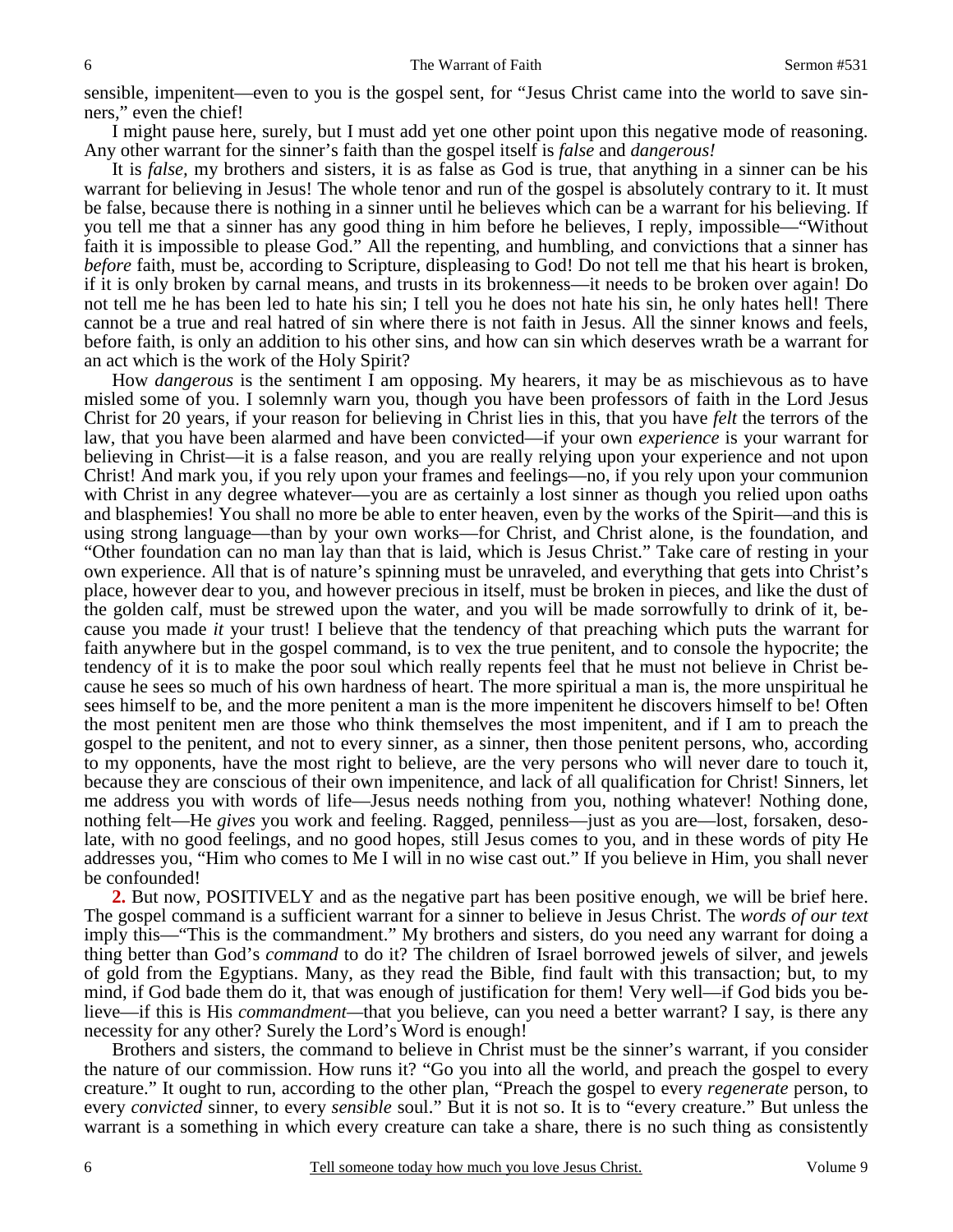preaching it to *every creature*. Then, how is it put?—"He who believes, and is baptized, shall be saved; he who believes not shall be damned." Where is there a word about the prerequisites for believing? Surely the man could not be damned for not doing what he would not have been warranted in doing! Our preaching, on the theory of qualifications, should not be, "Believe in the Lord Jesus Christ, and you shall be saved," but, "qualify yourselves for faith, be sensible of your sin, be regenerated, get marks and evidences, and then believe." Why, surely, if I am not to sow the good seed on the stony places, and among the thorns, I had better give up being a sower, and take to plowing, or some other work! When the apostles went to Macedonia or Achaia, they ought not to have commenced with preaching Christ; they should have preached up qualifications, emotions, and sensations, if these are the preparations for Jesus! But I find that Paul, whenever he stands up, has nothing to preach but, "Christ and Him crucified." Repentance is preached as a *gift* from the exalted Savior, but it is never as the *cause* or *preparation* for believing on Jesus. These two graces are born *together,* and live with a common life—beware of making one a foundation for the other! I would like to carry one of those who only preach to sensible sinners, and set him down in the capital of the kingdom of Dahomey. There are no sensible sinners there! Look at them, with their mouths stained with human blood, with their bodies smeared all over with the gore of their immolated victims—how will the preacher find any qualification there? I know not what he could say, but I know what my message would be! My word would run thus—"Brothers and sisters, God, who made the heavens and the earth, has sent His Son Jesus Christ into the world to suffer for our sins, and whoever believes in Him shall not perish, but have everlasting life." If Christ crucified did not shake the kingdom of Dahomey, it would be its first failure!

When the Moravian missionaries first went to Greenland, you remember that they spent months and months teaching the poor Greenlander about the Godhead, the doctrine of the Trinity, and the doctrine of sin, and the law—and no converts were forthcoming. But one day, by accident, one of the Greenlanders happening to read that passage, "Behold, what manner of love the Father has bestowed upon us, that we should be called the children of God," he asked the meaning, and the missionary, hardly thinking him advanced enough to understand the gospel, nevertheless, ventured to explain it to him—and the man became converted—and hundreds of his countrymen received the Word! Naturally enough, they said to the missionaries, "Why did you not tell us this before? We knew all about there being a God, and that did us no good; why did you not come and tell us to believe in Jesus Christ before?" O my brothers and sisters, this is God's weapon, God's method—this is the great battering ram which will shake the gates of hell; and we must see to it that it is brought into daily use!

I have tried, on the positive side, to show that a free grace warrant is consistent with the text—that it accords with apostolic custom, and is, indeed, absolutely necessary, seeing the condition in which sinners are placed. But, my brothers and sisters, to preach Christ to sinners, as sinners, must be right, for all the former acts of God are to sinners, as sinners! Whom did God elect? Sinners! He loved us with a great love, even when we were dead in trespasses and sins. How did He redeem us? Did He redeem us as saints? No, for while we were yet *enemies*, He reconciled us unto God by the death of His Son. Christ never shed His blood for the *good* that is in us, but for the *sin* that is in us! "He laid down His life for our sins," says the apostle. If, then, in election and redemption, we find God dealing with sinners, as sinners, it is a marring and nullifying of the whole plan if the gospel is to be preached to men as anything else but sinners!

Again, it is inconsistent with the character of God to suppose that He comes forth and proclaims, "If, O My fallen creatures, if you qualify yourselves for My mercy, I will save you; if you will feel holy emotions—if you will be conscious of sacred desires after Me, then the blood of Jesus Christ shall cleanse you." There would be little which is godlike in that! But when He comes out with pardons full and free, and says, "Yes, when you lay in your blood, I said unto you, Live"—when He comes to you, His enemy and rebellious subject, and yet cries, "I have blotted out your sins like a cloud, and like a thick cloud your iniquities"—why, this is divine! You know what David said, "I have sinned." What did Nathan say? "The Lord has put away your sins, you shall not die." And that is the message of the gospel to a sinner as a sinner! "The Lord has put away your sins; Christ has suffered; He has brought in perfect righteousness; take Him, trust Him, and you shall live." May that message come home to you this morning, my beloved.

I have read with some degree of attention a book to which I owe much for this present discourse—a book by Abraham Booth, called *Glad Tidings to Perishing Sinners.* I have never heard anyone cast a suspicion upon Abraham Booth's soundness; on the contrary, he has been generally considered as one of